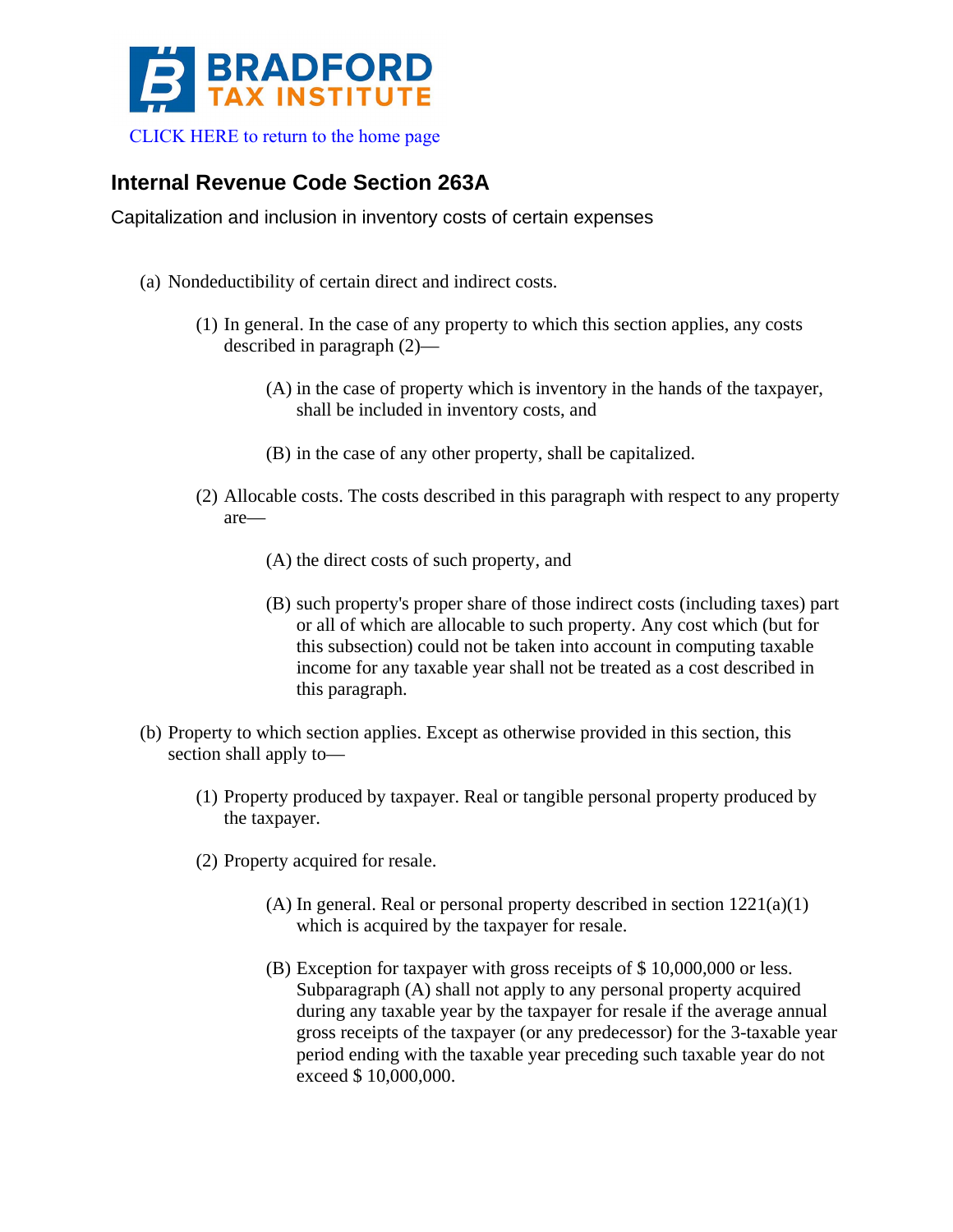(C) Aggregation rules, etc. For purposes of subparagraph (B), rules similar to the rules of paragraphs (2) and (3) of section 448(c) shall apply. For purposes of paragraph (1), the term "tangible personal property" shall include a film, sound recording, video tape, book, or similar property.

## (c) General exceptions.

- (1) Personal use property. This section shall not apply to any property produced by the taxpayer for use by the taxpayer other than in a trade or business or an activity conducted for profit.
- (2) Research and experimental expenditures. This section shall not apply to any amount allowable as a deduction under section 174.
- (3) Certain development and other costs of oil and gas wells or other mineral property. This section shall not apply to any cost allowable as a deduction under section 167(h), 179B, 263(c), 263(i), 291(b)(2), 616, or 617.
- (4) Coordination with long-term contract rules. This section shall not apply to any property produced by the taxpayer pursuant to a long-term contract.
- (5) Timber and certain ornamental trees. This section shall not apply to—
	- (A) trees raised, harvested, or grown by the taxpayer other than trees described in clause (ii) of subsection  $(e)(4)(B)$  (after application of the last sentence thereof), and
	- (B) any real property underlying such trees.
- (6) Coordination with section 59 $(e)$ . Paragraphs (2) and (3) shall apply to any amount allowable as a deduction under section 59(e) for qualified expenditures described in subparagraphs  $(B)$ ,  $(C)$ ,  $(D)$ , and  $(E)$  of paragraph  $(2)$  thereof.
- (d) Exception for farming businesses.
	- (1) Section not to apply to certain property.
		- (A) In general. This section shall not apply to any of the following which is produced by the taxpayer in a farming business:
			- (i) Any animal.
			- (ii) Any plant which has a preproductive period of 2 years or less.
		- (B) Exception for taxpayers required to use accrual method. Subparagraph (A) shall not apply to any corporation, partnership, or tax shelter required to use an accrual method of accounting under section 447 or 448(a)(3).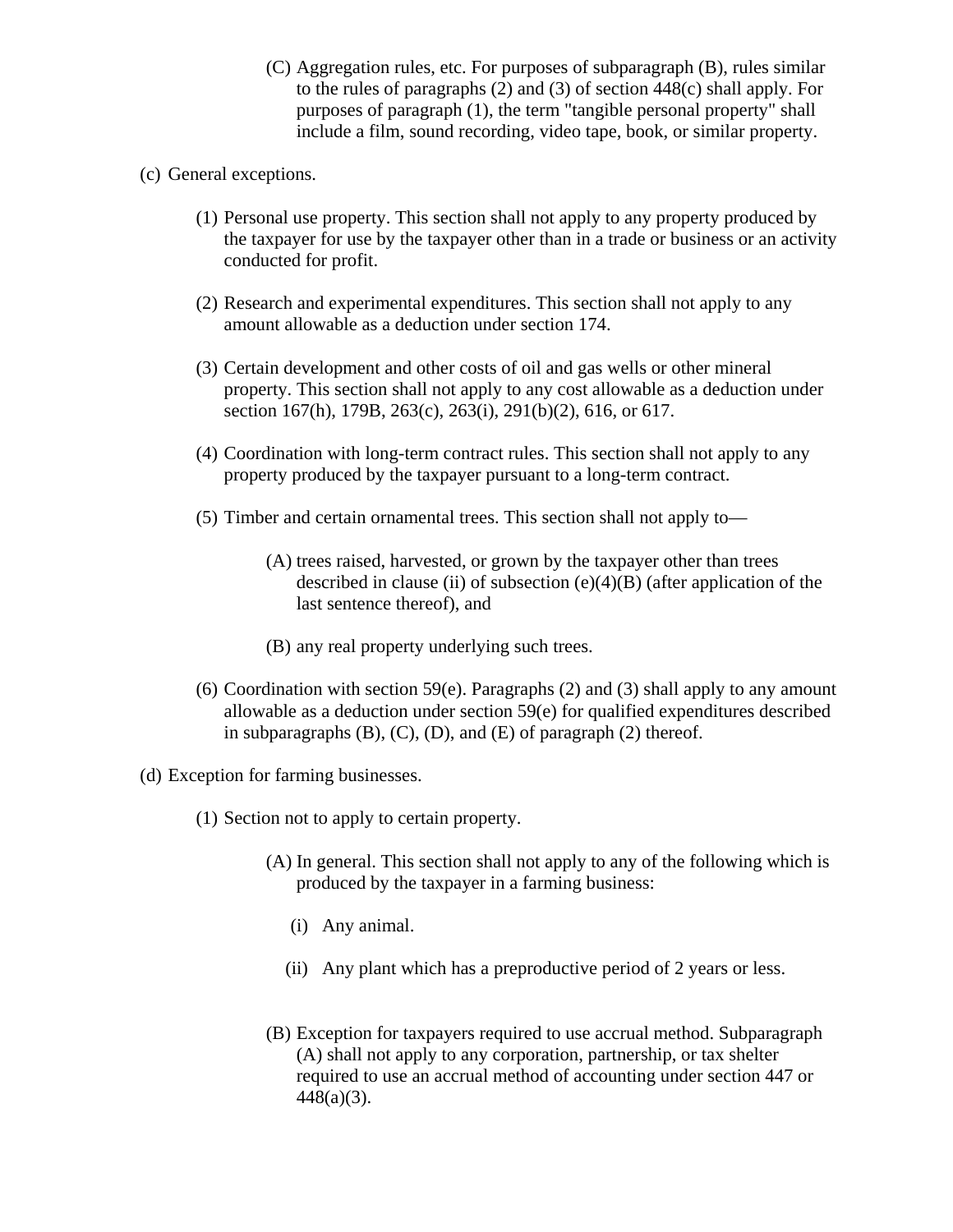- (2) Treatment of certain plants lost by reason of casualty.
	- (A) In general. If plants bearing an edible crop for human consumption were lost or damaged (while in the hands of the taxpayer) by reason of freezing temperatures, disease, drought, pests, or casualty, this section shall not apply to any costs of the taxpayer of replanting plants bearing the same type of crop (whether on the same parcel of land on which such lost or damaged plants were located or any other parcel of land of the same acreage in the United States).
	- (B) Special rule for person with minority interest who materially participates. Subparagraph (A) shall apply to amounts paid or incurred by a person (other than the taxpayer described in subparagraph  $(A)$ ) if—
		- (i) the taxpayer described in subparagraph (A) has an equity interest of more than 50 percent in the plants described in subparagraph (A) at all times during the taxable year in which such amounts were paid or incurred, and
		- (ii) such other person holds any part of the remaining equity interest and materially participates in the planting, maintenance, cultivation, or development of the plants described in subparagraph (A) during the taxable year in which such amounts were paid or incurred. The determination of whether an individual materially participates in any activity shall be made in a manner similar to the manner in which such determination is made under section 2032A(e)(6).
- (3) Election to have this section not apply.
	- (A) In general. If a taxpayer makes an election under this paragraph, this section shall not apply to any plant produced in any farming business carried on by such taxpayer.
	- (B) Certain persons not eligible. No election may be made under this paragraph by a corporation, partnership, or tax shelter, if such corporation, partnership, or tax shelter is required to use an accrual method of accounting under section 447 or 448(a)(3).
	- (C) Special rule for citrus and almond growers. An election under this paragraph shall not apply with respect to any item which is attributable to the planting, cultivation, maintenance, or development of any citrus or almond grove (or part thereof) and which is incurred before the close of the 4th taxable year beginning with the taxable year in which the trees were planted. For purposes of the preceding sentence, the portion of a citrus or almond grove planted in 1 taxable year shall be treated separately from the portion of such grove planted in another taxable year.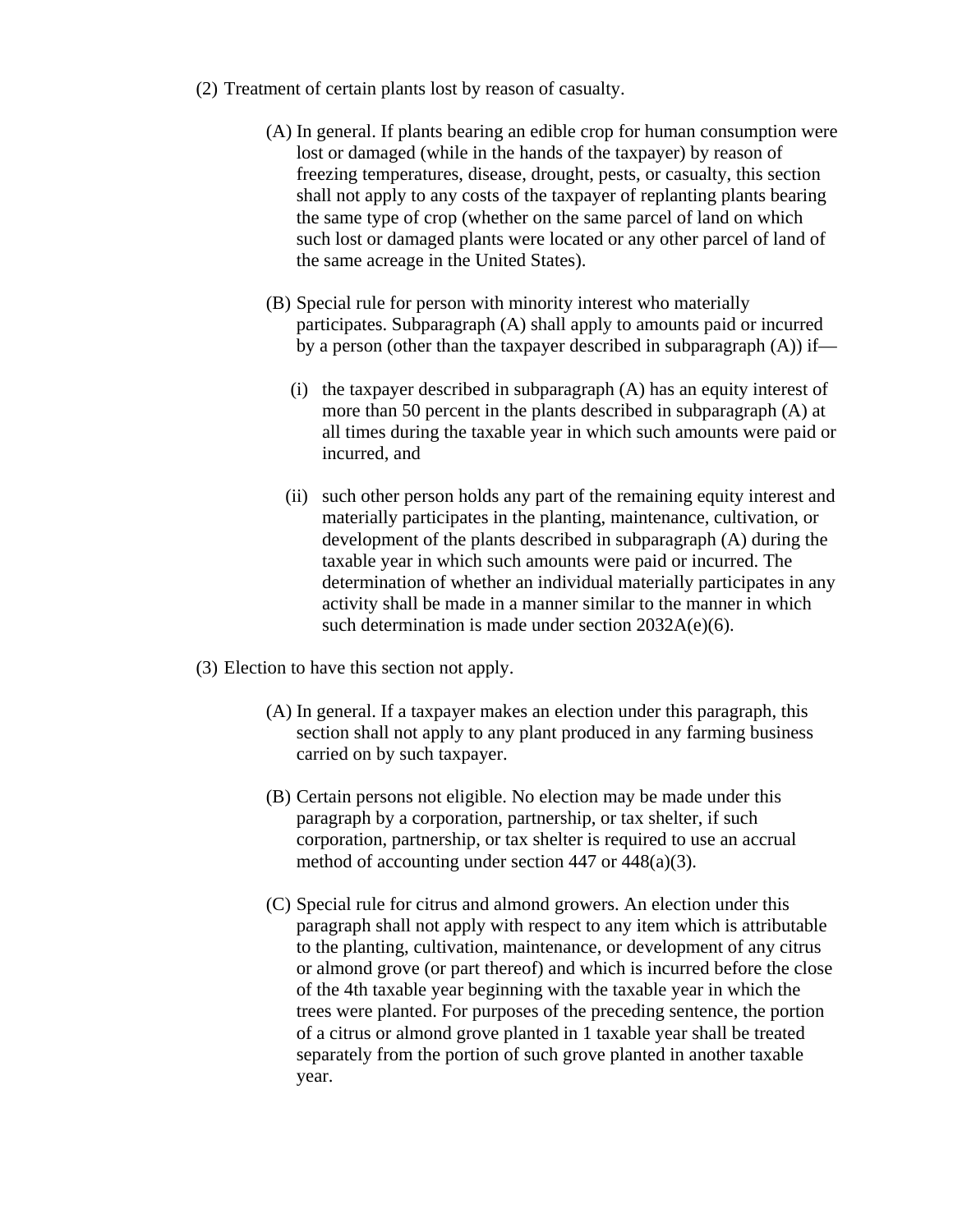- (D) Election. Unless the Secretary otherwise consents, an election under this paragraph may be made only for the taxpayer's 1st taxable year which begins after December 31, 1986, and during which the taxpayer engages in a farming business. Any such election, once made, may be revoked only with the consent of the Secretary.
- (e) Definitions and special rules for purposes of subsection (d).
	- (1) Recapture of expensed amounts on disposition.
		- (A) In general. In the case of any plant with respect to which amounts would have been capitalized under subsection (a) but for an election under subsection  $(d)(3)$ —
			- (i) such plant (if not otherwise section 1245 property) shall be treated as section 1245 property, and
			- (ii) for purposes of section 1245, the recapture amount shall be treated as a deduction allowed for depreciation with respect to such property.
		- (B) Recapture amount. For purposes of subparagraph (A), the term "recapture amount" means any amount allowable as a deduction to the taxpayer which, but for an election under subsection  $(d)(3)$ , would have been capitalized with respect to the plant.
	- (2) Effects of election on depreciation.
		- (A) In general. If the taxpayer (or any related person) makes an election under subsection (d)(3), the provisions of section  $168(g)(2)$  (relating to alternative depreciation) shall apply to all property of the taxpayer used predominantly in the farming business and placed in service in any taxable year during which any such election is in effect.
		- (B) Related person. For purposes of subparagraph (A), the term "related person" means—
			- (i) the taxpayer and members of the taxpayer's family,
			- (ii) any corporation (including an S corporation) if 50 percent or more (in value) of the stock of such corporation is owned (directly or through the application of section 318) by the taxpayer or members of the taxpayer's family,
			- (iii) a corporation and any other corporation which is a member of the same controlled group described in section  $1563(a)(1)$ , and
			- (iv) any partnership if 50 percent or more (in value) of the interests in such partnership is owned directly or indirectly by the taxpayer or members of the taxpayer's family.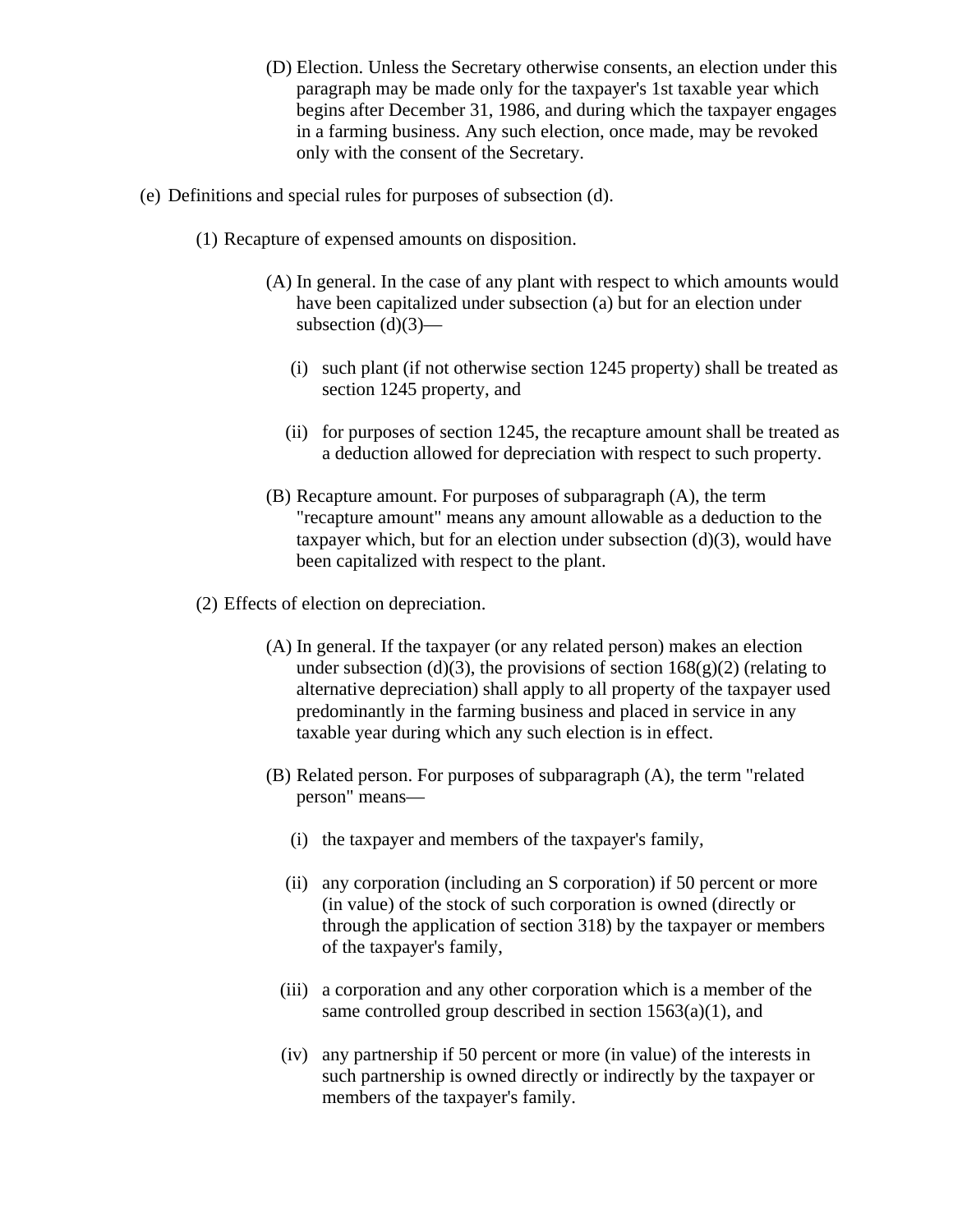- (C) Members of family. For purposes of this paragraph, the term "family" means the taxpayer, the spouse of the taxpayer, and any of their children who have not attained age 18 before the close of the taxable year.
- (3) Preproductive period.
	- (A) In general. For purposes of this section, the term "preproductive period" means—
		- (i) in the case of a plant which will have more than 1 crop or yield, the period before the 1st marketable crop or yield from such plant, or
		- (ii) in the case of any other plant, the period before such plant is reasonably expected to be disposed of. For purposes of this subparagraph, use by the taxpayer in a farming business of any supply produced in such business shall be treated as a disposition.
	- (B) Rule for determining period. In the case of a plant grown in commercial quantities in the United States, the preproductive period for such plant if grown in the United States shall be based on the nationwide weighted average preproductive period for such plant.
- (4) Farming business. For purposes of this section—
	- (A) In general. The term "farming business" means the trade or business of farming.
	- (B) Certain trades and businesses included. The term "farming business" shall include the trade or business of—
		- (i) operating a nursery or sod farm, or
		- (ii) the raising or harvesting of trees bearing fruit, nuts, or other crops, or ornamental trees. For purposes of clause (ii), an evergreen tree which is more than 6 years old at the time severed from the roots shall not be treated as an ornamental tree.
- (5) Certain inventory valuation methods permitted. The Secretary shall by regulations permit the taxpayer to use reasonable inventory valuation methods to compute the amount required to be capitalized under subsection (a) in the case of any plant.
- (f) Special rules for allocation of interest to property produced by the taxpayer.
	- (1) Interest capitalized only in certain cases. Subsection (a) shall only apply to interest costs which are—
		- (A) paid or incurred during the production period, and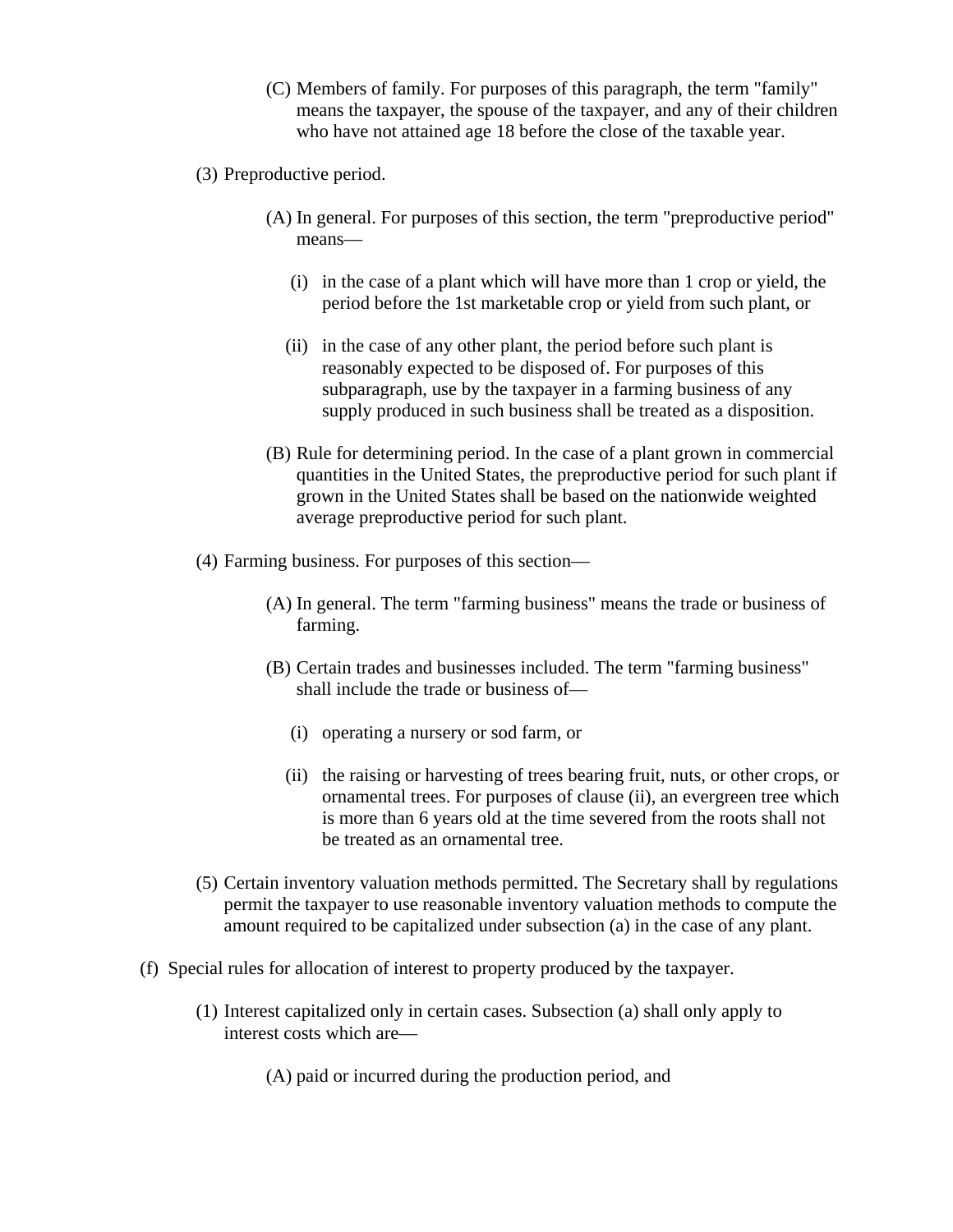- $(B)$  allocable to property which is described in subsection  $(b)(1)$  and which has—
	- (i) a long useful life,
	- (ii) an estimated production period exceeding 2 years, or
	- (iii) an estimated production period exceeding 1 year and a cost exceeding \$ 1,000,000.

## (2) Allocation rules.

- (A) In general. In determining the amount of interest required to be capitalized under subsection (a) with respect to any property—
	- (i) interest on any indebtedness directly attributable to production expenditures with respect to such property shall be assigned to such property, and
	- (ii) interest on any other indebtedness shall be assigned to such property to the extent that the taxpayer's interest costs could have been reduced if production expenditures (not attributable to indebtedness described in clause (i)) had not been incurred.
- (B) Exception for qualified residence interest. Subparagraph (A) shall not apply to any qualified residence interest (within the meaning of section  $163(h)$ ).
- (C) Special rule for flow-through entities. Except as provided in regulations, in the case of any flow-through entity, this paragraph shall be applied first at the entity level and then at the beneficiary level.
- (3) Interest relating to property used to produce property. This subsection shall apply to any interest on indebtedness allocable (as determined under paragraph (2)) to property used to produce property to which this subsection applies to the extent such interest is allocable (as so determined) to the produced property.
- (4) Definitions. For purposes of this subsection—
	- (A) Long useful life. Property has a long useful life if such property is—
		- (i) real property, or
		- (ii) property with a class life of 20 years or more (as determined under section 168).
	- (B) Production period. The term "production period" means, when used with respect to any property, the period—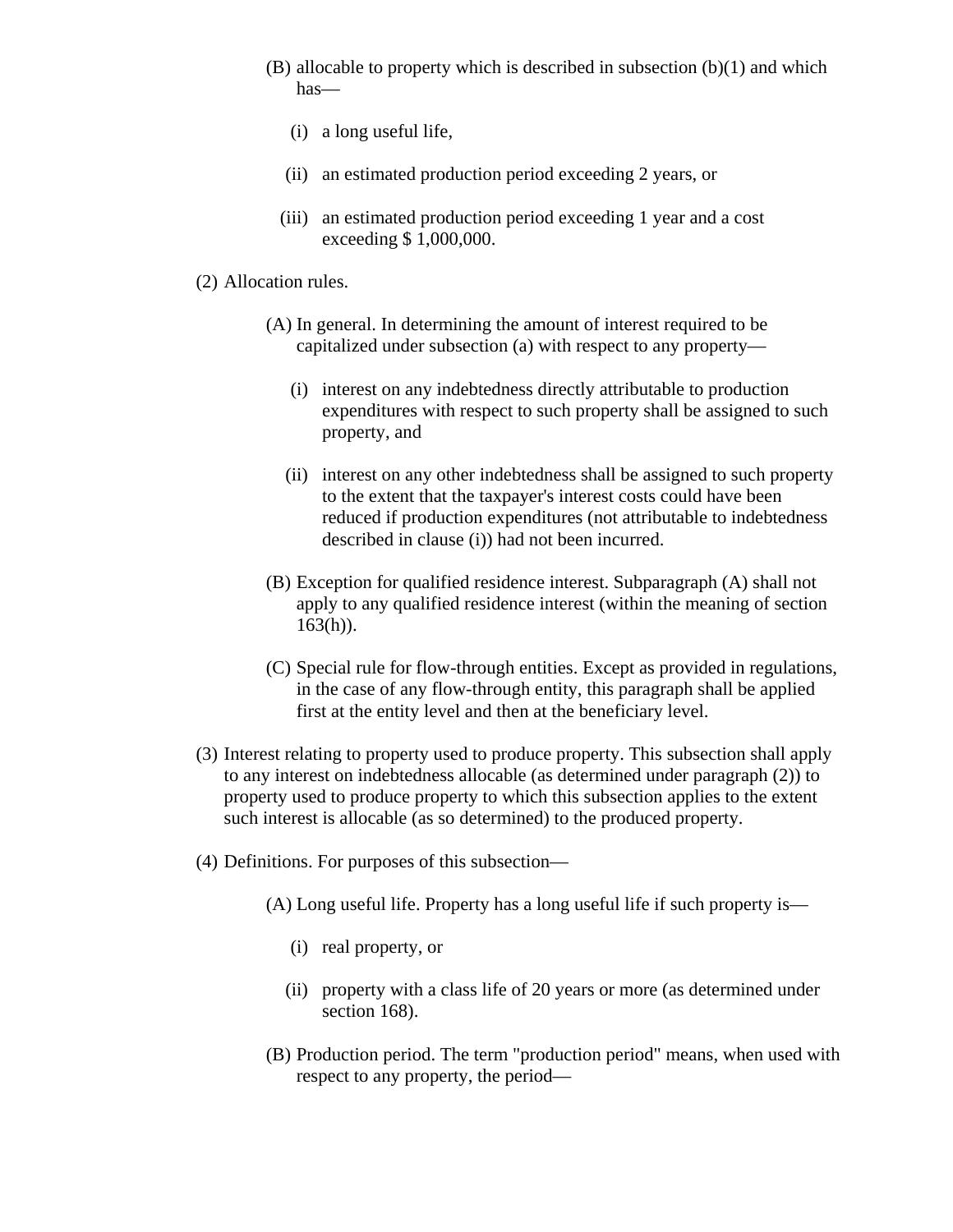- (i) beginning on the date on which production of the property begins, and
- (ii) ending on the date on which the property is ready to be placed in service or is ready to be held for sale.
- (C) Production expenditures. The term "production expenditures" means the costs (whether or not incurred during the production period) required to be capitalized under subsection (a) with respect to the property.
- (g) Production. For purposes of this section—
	- (1) In general. The term "produce" includes construct, build, install, manufacture, develop, or improve.
	- (2) Treatment of property produced under contract for the taxpayer. The taxpayer shall be treated as producing any property produced for the taxpayer under a contract with the taxpayer; except that only costs paid or incurred by the taxpayer (whether under such contract or otherwise) shall be taken into account in applying subsection (a) to the taxpayer.
- (h) Exemption for free lance authors, photographers, and artists.
	- (1) In general. Nothing in this section shall require the capitalization of any qualified creative expense.
	- (2) Qualified creative expense. For purposes of this subsection, the term "qualified creative expense" means any expense—
		- (A) which is paid or incurred by an individual in the trade or business of such individual (other than as an employee) of being a writer, photographer, or artist, and
		- (B) which, without regard to this section, would be allowable as a deduction for the taxable year. Such term does not include any expense related to printing, photographic plates, motion picture films, video tapes, or similar items.
	- (3) Definitions. For purposes of this subsection—
		- (A) Writer. The term "writer" means any individual if the personal efforts of such individual create (or may reasonably be expected to create) a literary manuscript, musical composition (including any accompanying words), or dance score.
		- (B) Photographer. The term "photographer" means any individual if the personal efforts of such individual create (or may reasonably be expected to create) a photograph or photographic negative or transparency.